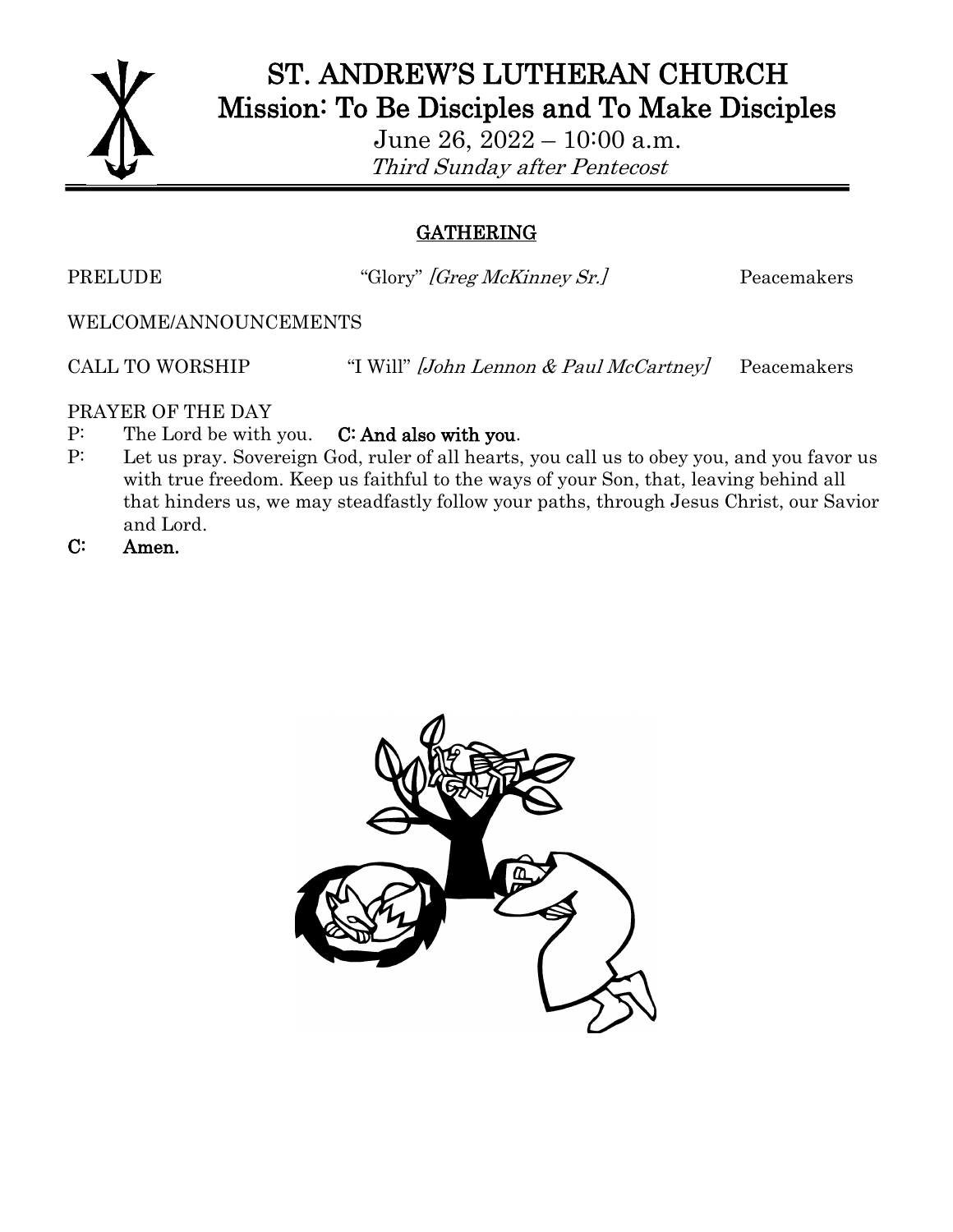#### OPENING SONG



Text & music: Mary Rice Hopkins; © 1989 Big Steps 2 U, admin. Music Services/Maranatha! Music, Admin. The Copyright Company. Reprinted under CCLI License #1414936.

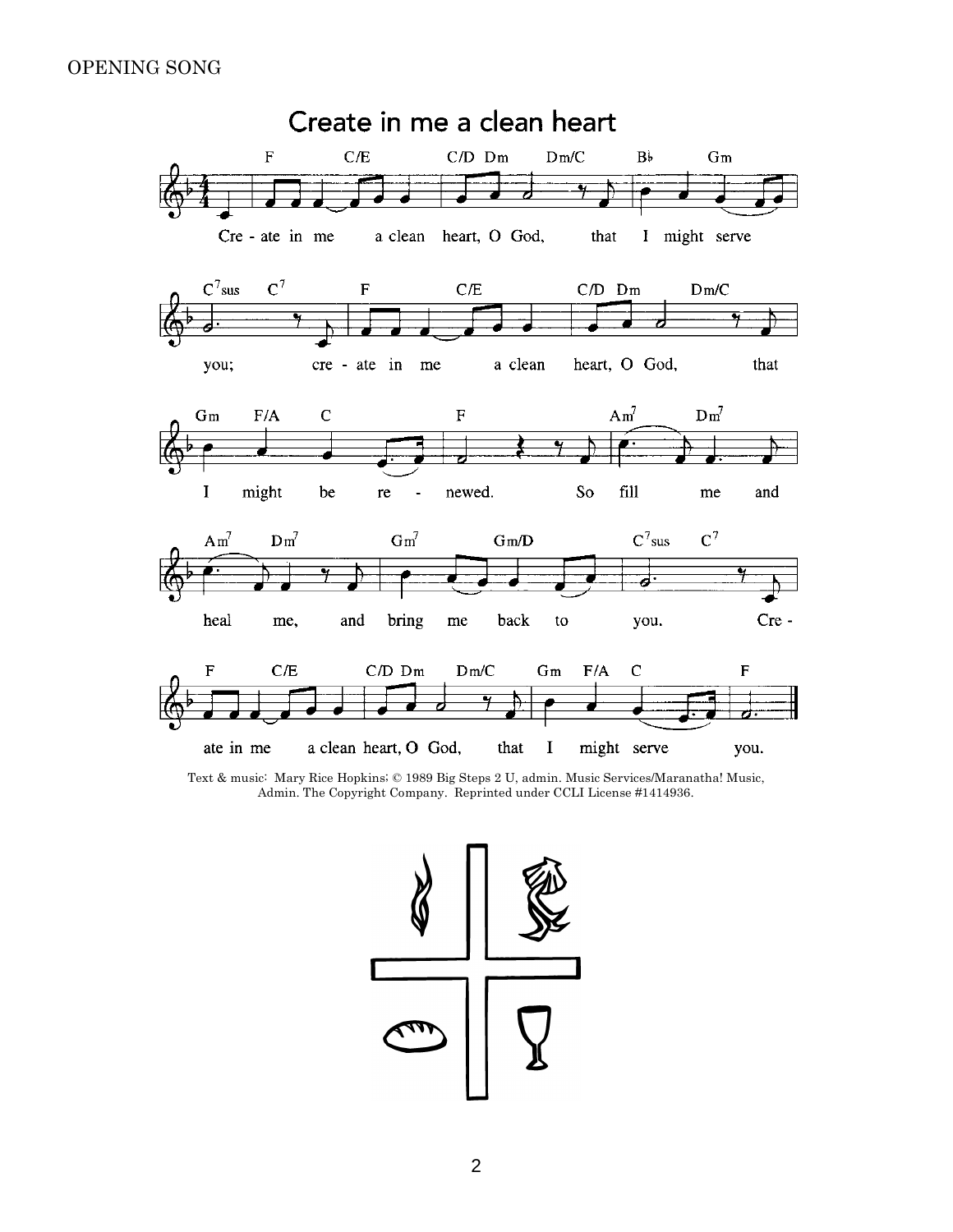#### WORD

READING Luke 9:51-62 <sup>51</sup>When the days drew near for [Jesus] to be taken up, he set his face to go to Jerusalem. <sup>52</sup>And he sent messengers ahead of him. On their way they entered a village of the Samaritans to make ready for him; <sup>53</sup>but they did not receive him, because his face was set toward Jerusalem. <sup>54</sup>When his disciples James and John saw it, they said, "Lord, do you want us to command fire to come down from heaven and consume them?" <sup>55</sup>But he turned and rebuked them. <sup>56</sup>Then they went on to another village.

<sup>57</sup>As they were going along the road, someone said to him, "I will follow you wherever you go." <sup>58</sup>And Jesus said to him, "Foxes have holes, and birds of the air have nests; but the Son of Man has nowhere to lay his head." <sup>59</sup>To another he said, "Follow me." But he said, "Lord, first let me go and bury my father." <sup>60</sup>But Jesus said to him, "Let the dead bury their own dead; but as for you, go and proclaim the kingdom of God." <sup>61</sup>Another said, "I will follow you, Lord; but let me first say farewell to those at my home." <sup>62</sup>Jesus said to him, "No one who puts a hand to the plow and looks back is fit for the kingdom of God."

Lector: Word of God, word of life. C: Thanks be to God.

SERMON Pastor Sarah

SONG OF RESPONSE "I Want to Know What Love Is" *[Mick Jones]* 

Peacemakers

APOSTLE'S CREED

I believe in God, the Father almighty, creator of heaven and earth. I believe in Jesus Christ, God's only Son, our Lord, who was conceived by the Holy Spirit, born of the virgin Mary, suffered under Pontius Pilate, was crucified, died, and was buried; he descended to the dead. On the third day he rose again; he ascended into heaven, he is seated at the right hand of the Father, and he will come to judge the living and the dead. I believe in the Holy Spirit, the holy catholic Church, the communion of saints, the forgiveness of sins, the resurrection of the body, and the life everlasting. Amen.

PRAYERS OF THE CHURCH

When the minister says "Lord in your mercy," congregation responds by saying "**Hear our** prayer."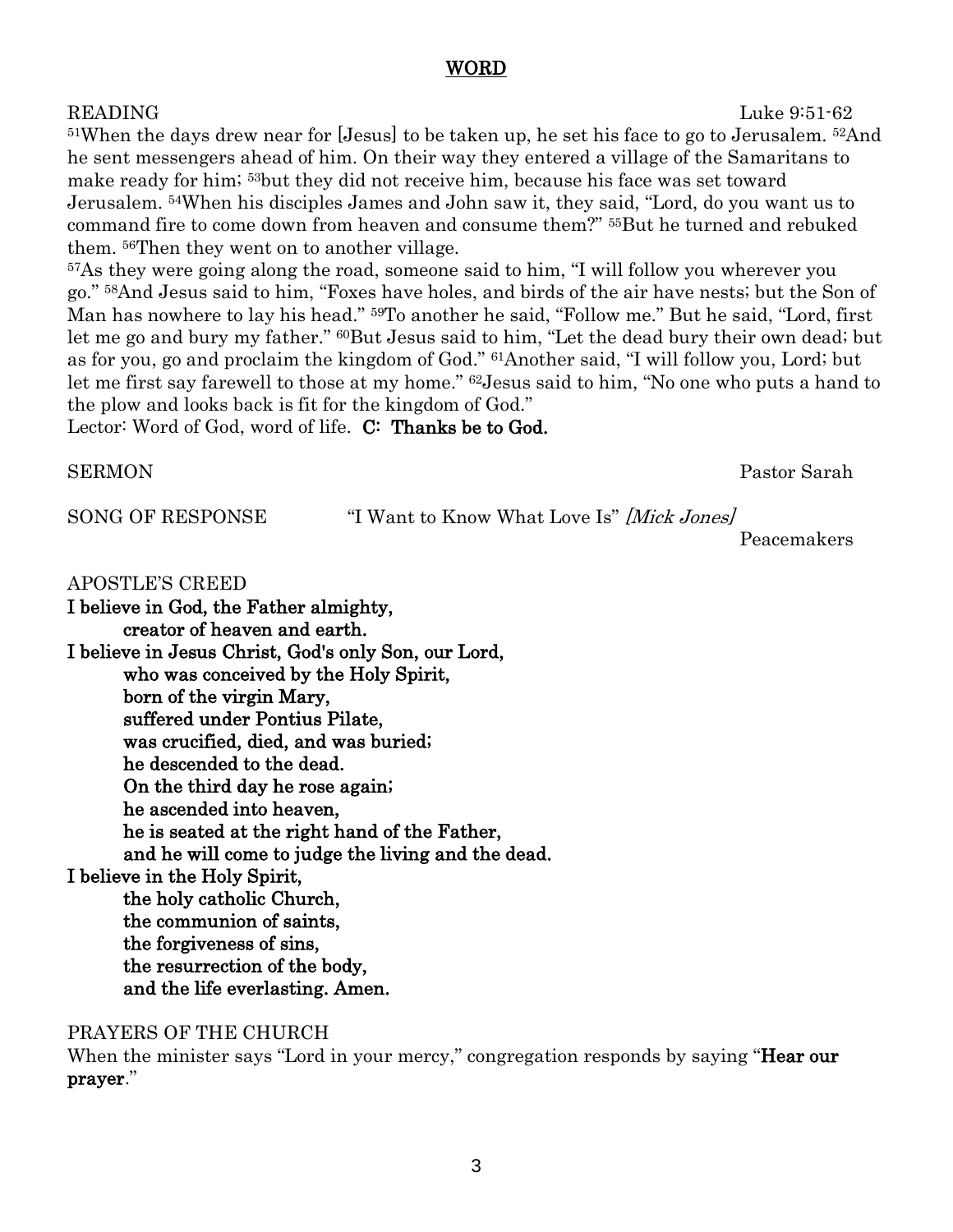#### SHARING OF THE PEACE

P: The peace of the Lord be with you always. C: And also with you.

#### MEAL

#### OFFERING

OFFERING SONG "Chimes of Freedom" [Bob Dylan] Peacemakers

OFFERTORY PRAYER

- P: Extravagant God,
- C: you have blessed us with the fullness of creation. Now we gather at your feast where you offer us the food that satisfies. Take and use what we offer here, come among us, and feed us with the body and blood of Christ, in whose name we pray. Amen.

CHILDREN'S TIME

#### THE WORDS OF INSTITUTION

Our Father, who art in heaven, hallowed be thy name, thy kingdom come, thy will be done, on earth as it is in heaven. Give us this day our daily bread; and forgive us our trespasses, as we forgive those who trespass against us; and lead us not into temptation, but deliver us from evil. For thine is the kingdom, and the power, and the glory, forever and ever. Amen.

#### DISTRIBUTION OF HOLY COMMUNION

(Christ is present and comes to us through ordinary things.) \*Communion will be distributed around the Altar. Following distribution those gathered in the circle will be asked to hold hands during the blessing. If you are unable to come forward or are not comfortable doing so, please let an usher know, and we will bring communion to you.

#### COMMUNION MUSIC

"While I Wait" *[Lincoln Brewster, Mitch Wong]* "Love Came Down" [Lindell Cooley, Lenny LeBlanc]

Peacemakers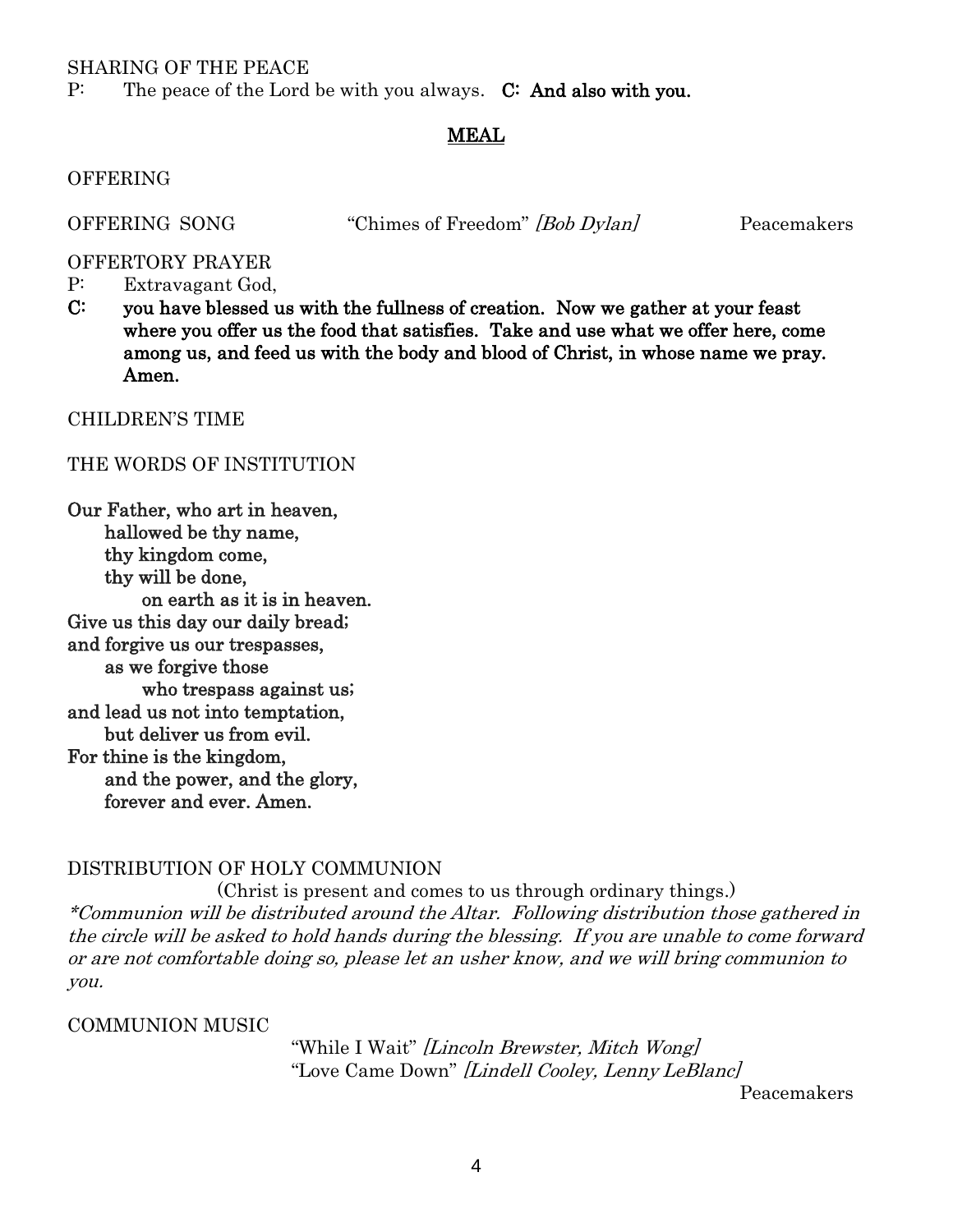### POST COMMUNION PRAYER

- P: We give you thanks, generous God, for in this bread and cup we have tasted the new heaven and earth where hunger and thirst are no more. Send us from this table as witnesses to the resurrection, that through our lives, all may know life in Jesus' name.
- C: Amen.

#### SENDING

#### BENEDICTION

- P: The holy Three, the holy One increase your hope, strengthen your faith, deepen your love, and  $\pm$  grant you peace.
- C: Amen.

CLOSING SONG



Text & music: Kelly Willard, © 1982 Maranatha! Music, CCM Music & Willing Heart Music (Maranatha! Music [Admin. by Music Services]). All rights reserved. Reprinted under CCLI License #1414936.

# Make Me a Servant